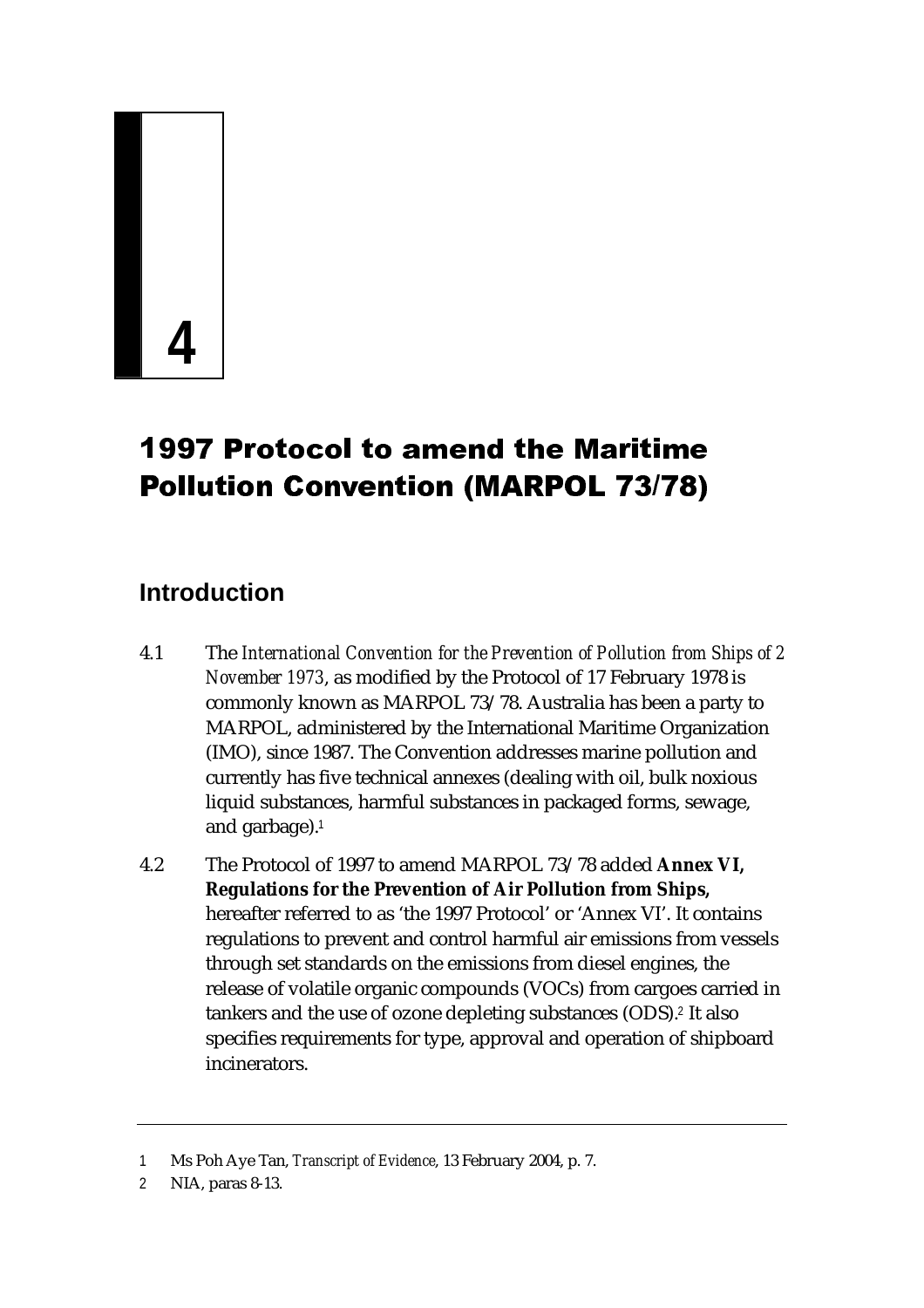- 4.3 The Committee understands that the need for the 1997 Protocol arose from the recognition by the international shipping and maritime community that, while a great deal has been achieved internationally to reduce atmospheric emissions from land-based sources, there remained considerable scope for reduction of air pollution from seagoing ships, and that air pollution from ships is one of the few areas related to shipping where there are currently no enforceable international standards.<sup>3</sup>
- 4.4 According to the National Interest Analysis (NIA) and the Department of Transport and Regional Services (DOTARS), Australia's accession to and implementation of the Protocol will provide consistent national standards for commercial vessels trading internationally and will implement a full range of enforcement measures available under MARPOL.<sup>4</sup> The Committee understands that

for Australia, this will result in streamlined regulatory processes, reduced monitoring and enforcement costs and higher levels of compliance.<sup>5</sup>

- 4.5 According to the NIA, Australia was an active participant during the IMO deliberations that resulted in the adoption of the 1997 Protocol.<sup>6</sup>
- 4.6 Australia acceded to the two mandatory annexes of MARPOL 73/78 when it ratified the Convention in 1987. It acceded to Annexes III and V in October 1994 and August 1990 respectively. It was expected that Australia would accede to Annex IV in early 2004, following the review of that Annex by this Committee in *Report 52: Treaties Tabled in March 2003*, completed in June 2003.<sup>7</sup> **Annex VI** is expected to enter into force automatically in mid-2004.<sup>8</sup>

<sup>3</sup> Ms Poh Aye Tan, *Transcript of Evidence*, 13 February 2004, p.7, and NIA, para. 4.

<sup>4</sup> Ms Poh Aye Tan, *Transcript of Evidence*, 13 February 2004, p.7, and NIA, para. 5.

<sup>5</sup> NIA, para. 5.

<sup>6</sup> NIA, para. 6.

<sup>7</sup> The relevant Chapter of Report 52 of JSCOT can be accessed at http://www.aph.gov.au/house/committee/jsct/march2003/report/chap4.pdf (viewed 22 March 2004).

<sup>8</sup> Information on accession to all MARPOL annexes and expected date of entry into force for Annex VI is taken from paragraphs 2 and 3 of the NIA.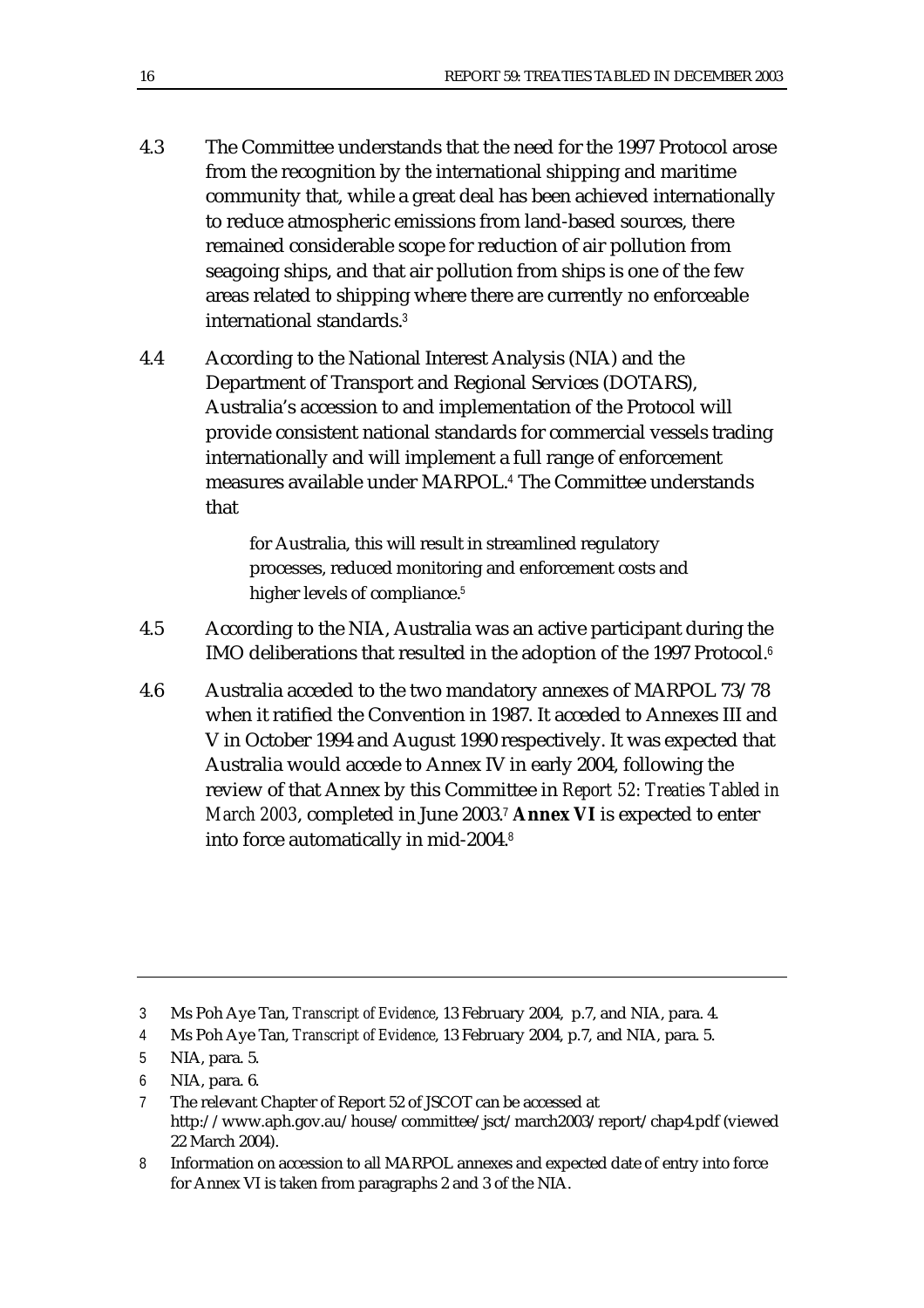# **Background – emerging environmental concerns**

- 4.7 The Committee understands that in Australia, the transport sector is the single largest contributor to urban ambient air pollution, with road transport contributing up to 70 per cent of total urban air pollution. By comparison, coastal shipping in Australia accounts for 2 per cent of transport emissions.<sup>9</sup>
- 4.8 The Committee recognises the efforts made to minimise the effects of air pollution from the road transport sector in Australia (such as improved vehicle technology, emission standards and fuels), but accepts that the risk of focussing on one transport mode is that contributions to air pollution from other modes, such as shipping, can be ignored.<sup>10</sup>
- 4.9 The Committee notes with concern that research recently undertaken for the European Community indicates that by 2010, if unregulated, sulphur oxide emissions from ships are likely to be equivalent to over 75 per cent of all land based emissions in the European Union, due to the reduction in sulphur content in petrol and diesel fuel in landbased sectors.<sup>11</sup>
- 4.10 According to the Regulation Impact Statement (RIS), prepared by DOTARS, in 1990 the international shipping community, under the auspices of the IMO, recognised several emergent environmental concerns, including emissions of sulphur and nitrogen oxides (SOx and NOx respectively), and emissions of chlorofluorocarbons (CFCs), halon, and VOCs.<sup>12</sup> The RIS states the effects of these emissions in some detail.
- 4.11 According to the RIS, national ambient air quality standards in Australia have been established to monitor the concentrations of six major air pollutants: carbon monoxide, NOx, ozone, lead, fine particles and SOx.<sup>13</sup> The Australia State of the Environment Report 2001 found that the amount of ozone in the atmosphere is within safe levels in most Australian cities and towns. In larger cities like

- 10 RIS, paras 2 and 3.
- 11 RIS, para. 1.3.
- 12 RIS, paras 1.4 1.5.
- 13 RIS, para. 1.20.

<sup>9</sup> Regulation Impact Statement (RIS), para. 1.1.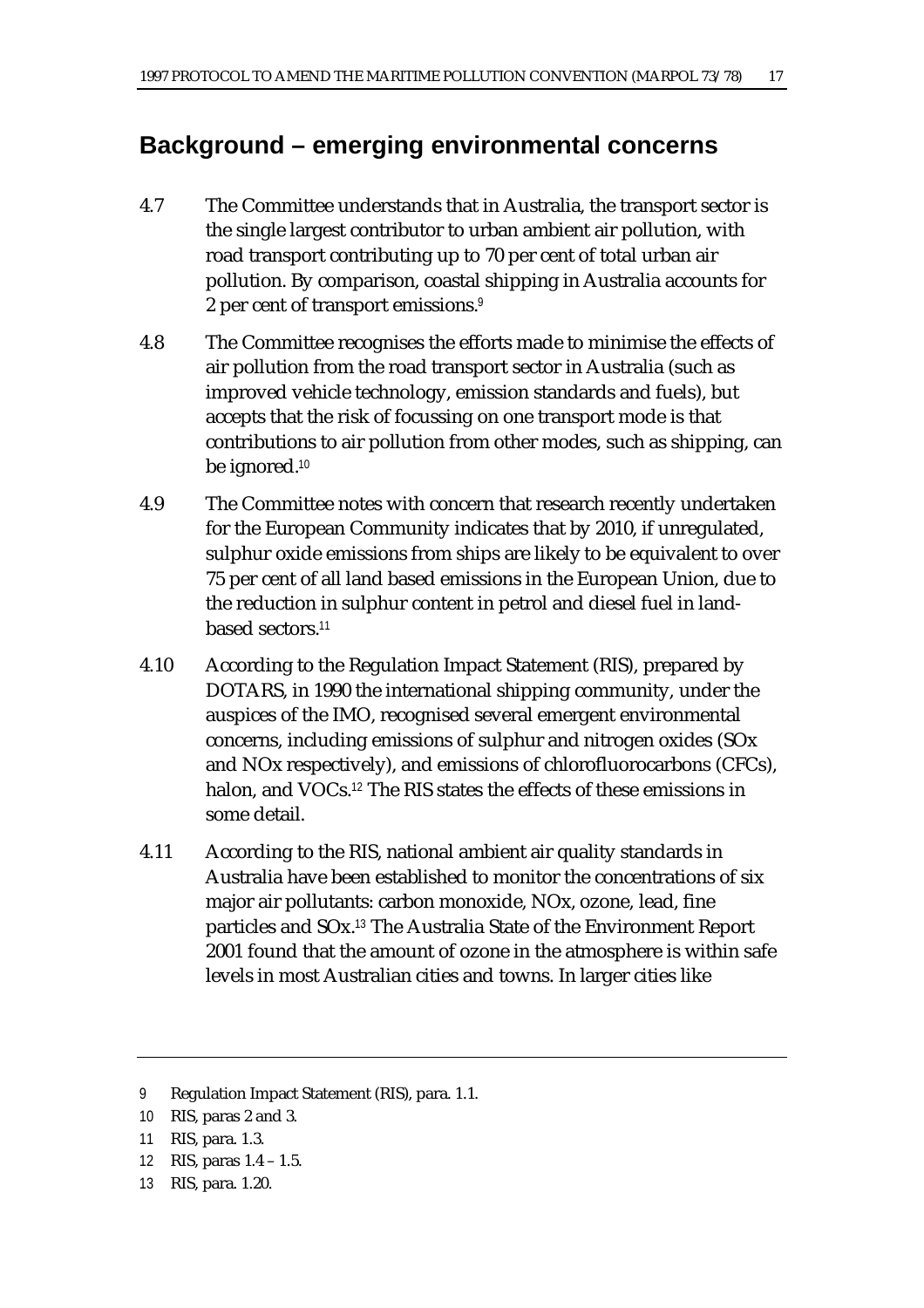Melbourne and Sydney however, the safe level of ozone is exceeded several times a year.<sup>14</sup>

4.12 The Committee acknowledges that it is in Australia's best interests to effectively minimise the environmental and health impacts caused by various emissions from ships and develop enforceable international standards that are currently lacking in this area of shipping.

# **Obligations under Annex VI**

4.13 As mentioned at 4.2 above, the 1997 Protocol sets standards for the emissions of SOx and NOx from diesel engines, the release of VOCs from cargoes carried in tankers and the use of ODS such as CFCs and halons in shipboard systems. According to the NIA, it also specifies requirements for type, approval and operation of shipboard incinerators, including prohibiting incineration of certain harmful substances such as oil cargo residues and garbage containing more than traces of heavy metals.<sup>15</sup>

#### **Australia's existing compliance with Annex VI obligations**

- 4.14 The Committee understands that Australia has met, and in some cases exceeded, its obligations to control ODS under the Montreal Protocol on Substances that Deplete the Ozone Layer, 1987, as amended in London in 1990.<sup>16</sup> The Montreal Protocol is an international environmental treaty, drawn up under the auspices of the United Nations, under which nations agreed to cut CFC consumption and production in order to protect the ozone layer.<sup>17</sup>
- 4.15 Obligations under the Montreal Protocol are met through the *Ozone Protection Act 1989* and associated legislation.<sup>18</sup> The prohibition on deliberate emissions of CFCs is currently covered in Australia by existing State and Territory ozone protection legislation. By the end of 2003, the Committee understands that it was also expected to be covered by Commonwealth ozone protection legislation.<sup>19</sup>

- 18 RIS, para. 4.14.
- 19 RIS, para. 4.15.

<sup>14</sup> RIS, para. 1.21.

<sup>15</sup> NIA, para. 16.

<sup>16</sup> RIS, para. 4.14.

<sup>17</sup> RIS, para. 4.14.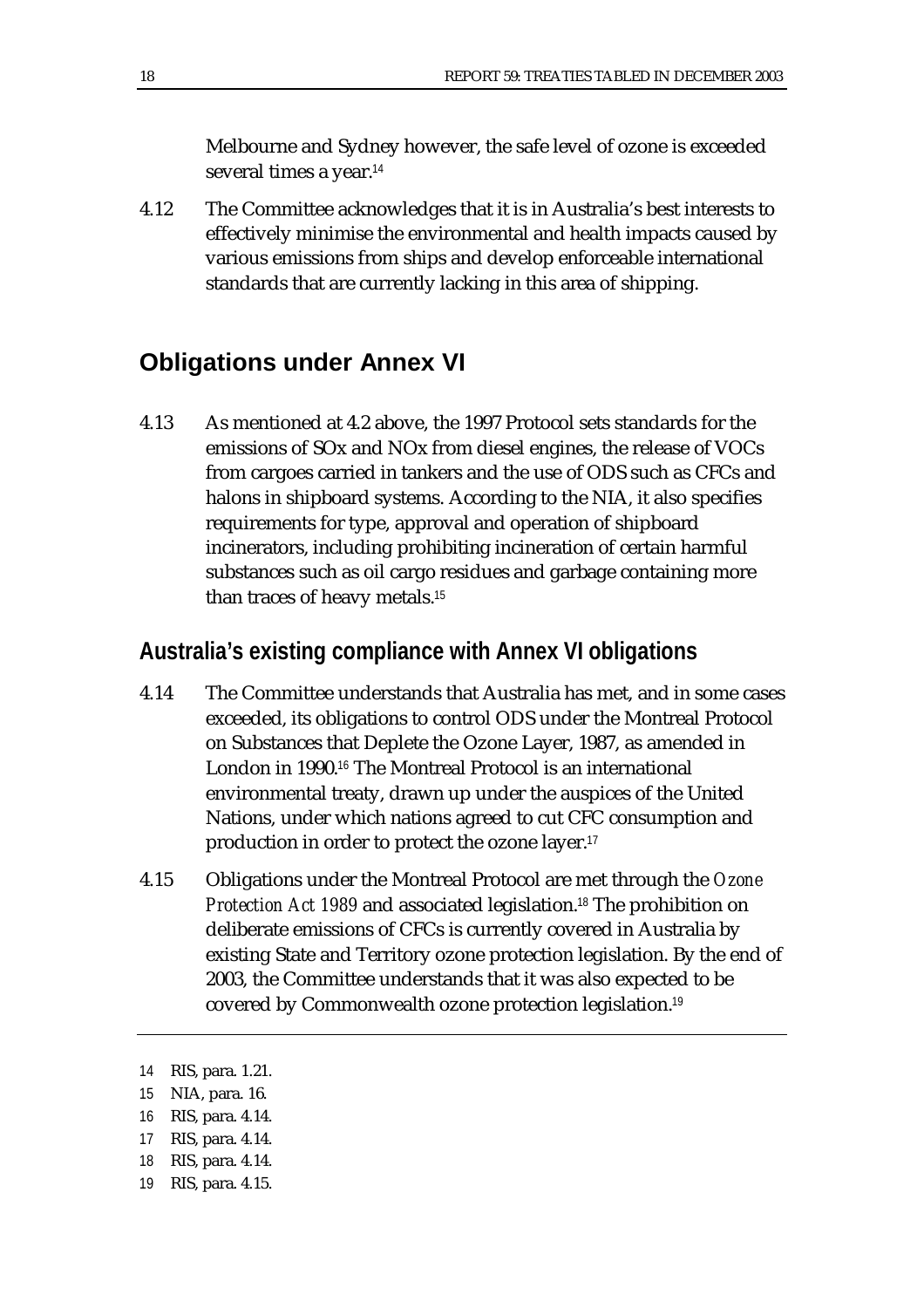4.16 The Committee was advised that Australian industry already meets emission limits set for offshore platforms, and sulphur content limits for fuel on board ships are also being met by the international and Australian oil industries.<sup>20</sup>

# **Extension of obligations under Annex VI**

#### **Sulphur content of fuel oil**

4.17 Annex VI includes a global cap on the sulphur content of fuel oil. The Committee understands that Australian suppliers already use International Standards Organisation (ISO) 8217 as a standard fuel which will be revised to reflect the new Annex VI standard.<sup>21</sup> In special SOx 'Emission Control Areas'<sup>22</sup> there will be tighter controls on sulphur emissions. The emissions must not exceed the specified limit or ships are required to fit an exhaust gas cleaning system or use another technological method to limit SOx emissions.<sup>23</sup>

#### **Nitrogen oxide emissions from diesel engines**

4.18 The limits placed by Annex VI on NOx emissions from diesel engines can be addressed by three possible options. The most cost effective option is to modify the combustion properties of existing engines.<sup>24</sup> The impact of this has been minimised as it only applies to new diesel engines and those undergoing major conversion. Existing engines can live out their normal operational life. There has also been retrospective application to diesel engines fitted after 1 January 2000. The Committee understands that, as industry has been aware of Annex VI requirements, it has been fitting compliant engines for over 2 years.<sup>25</sup>

24 RIS paras 4.25 – 4.26.

<sup>20</sup> Ms Poh Aye Tan, *Transcript of Evidence*, 13 February 2004, p. 7.

<sup>21</sup> RIS, para. 4.8.

<sup>22</sup> According to evidence presented by DOTARS at the public hearing on 13 February 2004 (see p. 9 of *Hansard* transcript), so far the only special emissions control areas which have been designated to date are the Baltic and the North Seas. This information is also included in the RIS, at para. 4.10.

<sup>23</sup> RIS para. 4.8.

<sup>25</sup> RIS para. 4.27.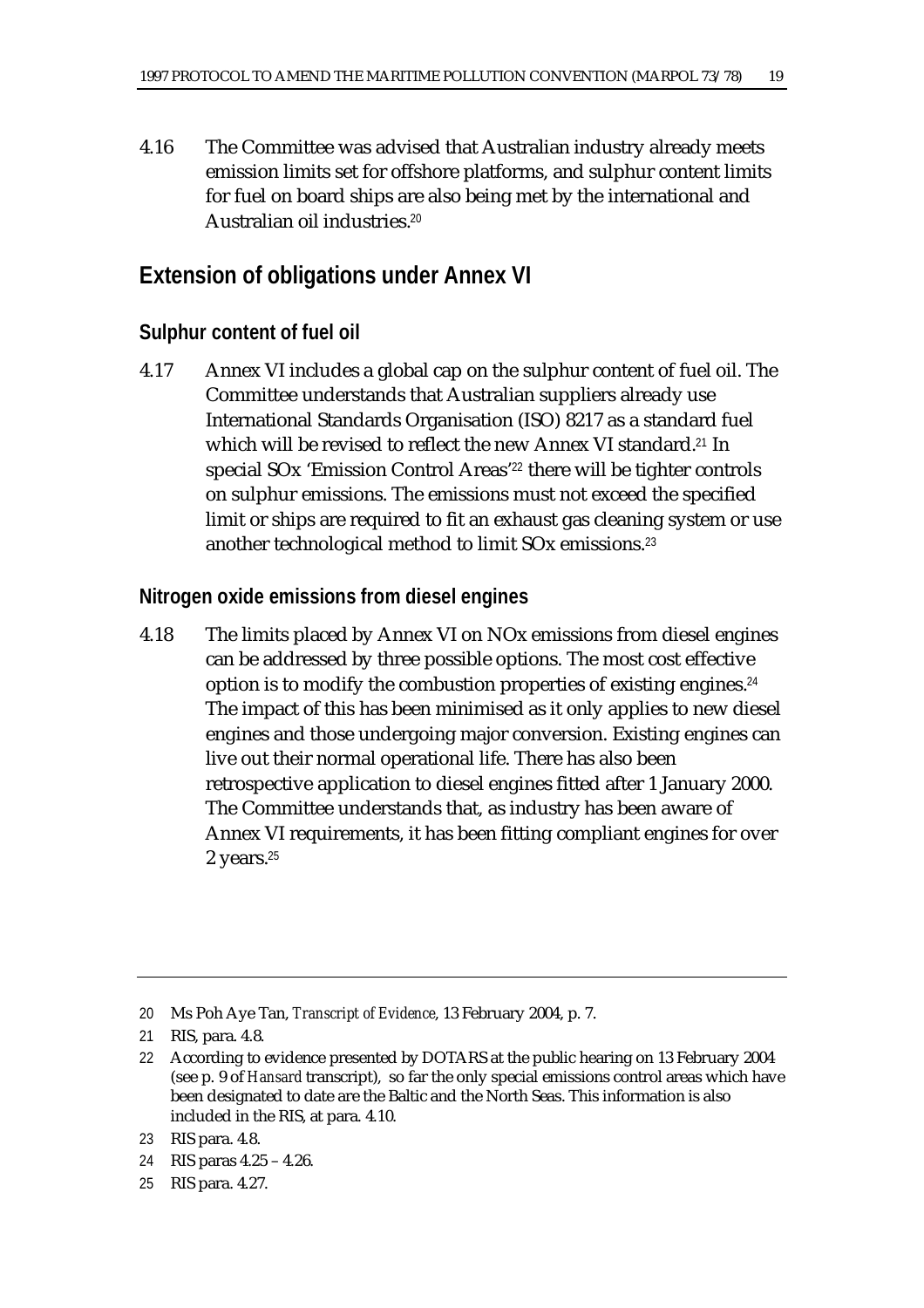#### **Shipboard incinerators**

- 4.19 The 1997 Protocol prohibits the incineration on board ship of certain products such as contaminated packaging materials and polychlorinated biphenyls (PCBs).<sup>26</sup>
- 4.20 Shipboard incinerators that were fitted before 1 January 2000 are to be tested for compliance with requirements of the regulations. Currently the IMO has only non-mandatory guidelines for incinerators.<sup>27</sup> The Committee understands that, as with the diesel engines, incinerators fitted before 1 January 2000 can serve out their normal operational life and the retrospective application of this provision means that industry has effectively already implemented this change.<sup>28</sup>
- 4.21 The Committee heard that a shipboard incinerator will operate for an average of eight to ten years, with costs ranging from \$20 000 up to several hundred thousand dollars depending on the type of vessel.<sup>29</sup>

#### **Inspection regime**

- 4.22 Under Regulation 5 of the 1997 Protocol, the Australian Maritime Safety Authority (AMSA) and/or an authorised classification society will undertake survey and certification of ships as part of its flag state control function.<sup>30</sup>
- 4.23 Further to paragraph 4.17 above in relation to sulphur content in fuel oil, AMSA will be required to maintain a current register of fuel oil suppliers in Australian ports. Suppliers are required to provide ships with documentation, certifying that the content and quality of sulphur in the fuel oil meets Annex specifications.<sup>31</sup>
- 4.24 Ship inspections that are already conducted under AMSA's port state control regime will be extended to include air emissions requirements, primarily involving an inspection of an additional certificate carried on board the ship.<sup>32</sup>

As well as looking at the certification for things like oily water separators and the way ships carry oil, our inspectors

- 28 RIS, para. 4.29.
- 29 Mr Paul Nelson, *Transcript of Evidence*, p.10.
- 30 NIA, para. 18.
- 31 RIS, para. 4.12.
- 32 RIS, para. 4.30.

<sup>26</sup> NIA, para. 13.

<sup>27</sup> RIS, para. 4.29.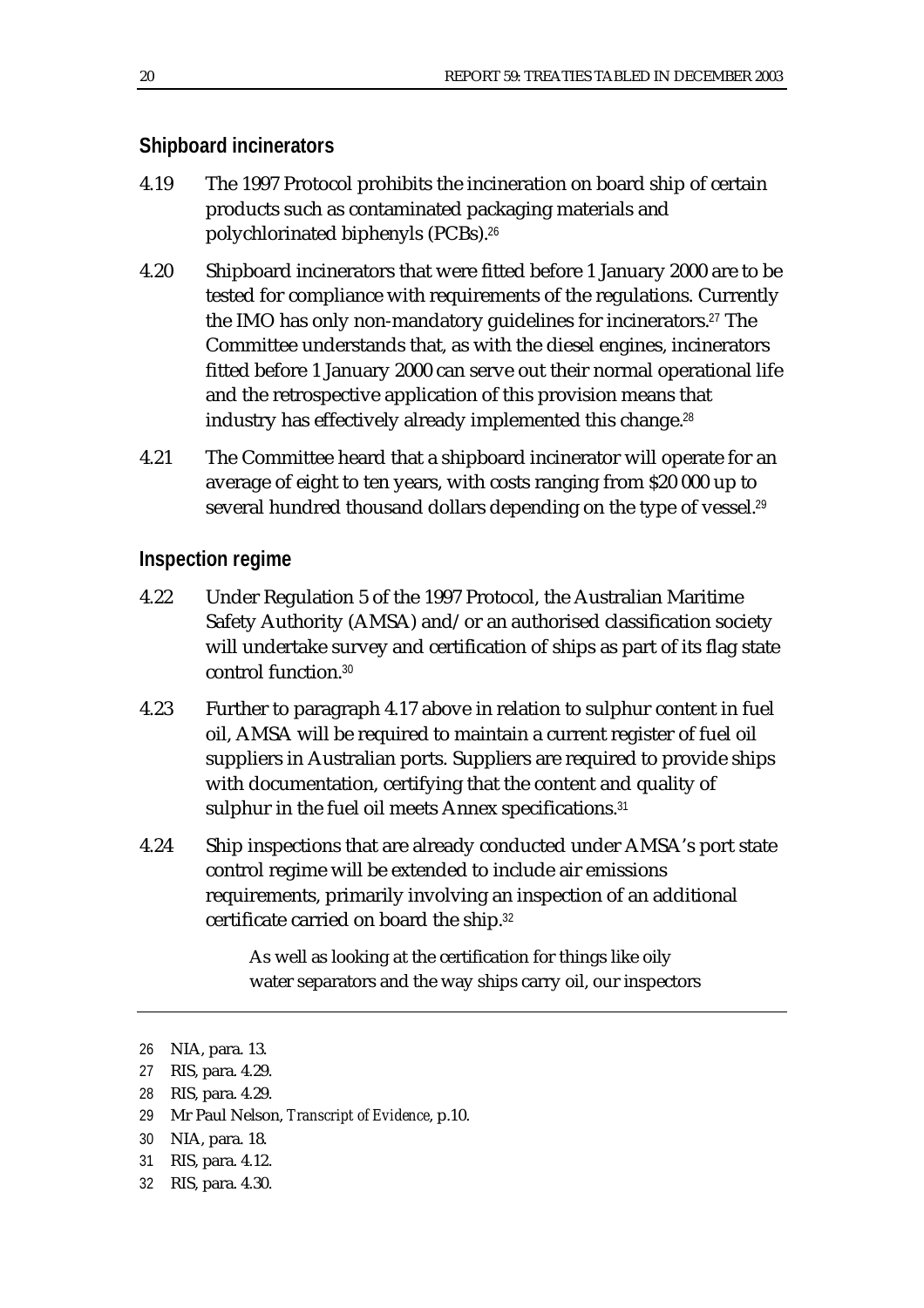would be looking at the sort of certification required for compliance with this Convention – for example, emissions certificates attesting to the emissions from the diesel engines on board the ships.<sup>33</sup>

4.25 The Committee was advised that

AMSA generally aims to inspect 50 per cent of 'eligible' foreign flag ships arriving at Australian ports…AMSA also has a targeting system that allocates risk ratings to each arriving ship that is eligible for inspection so that higher risk ships are targeted for inspection. The targeting system sets minimum inspection levels based on the type of ship, its age and inspection history.<sup>34</sup>

4.26 The Committee was pleased to be advised that while the targeted overall inspection rate was 50 per cent, the actual inspection rate was 80 per cent.<sup>35</sup>

#### **Petroleum industry**

- 4.27 There will be a minimal impact on the petroleum industry as Annex VI only applies to activities of offshore fixed and floating rigs and drilling platforms that are not directly related to the exploration and exploitation of the seabed.<sup>36</sup> The Committee understands that the Department of Industry, Tourism and Resources (DITR) has confirmed that the emission standards can be incorporated in environment plans for offshore facilities under existing regulations.<sup>37</sup>
- 4.28 Survey and certification of facilities will be enforced to verify compliance with requirements. The Committee was informed that the impacts of these new requirements will be minimised by incorporating them into environmental plans and audits carried out by State authorities under existing legislation.<sup>38</sup> The Committee understands that detailed arrangements for the survey and certification requirements will be established through consultations prior to the entry into force of Annex VI for Australia.<sup>39</sup>

- 36 RIS, para. 4.31.
- 37 RIS, para. 4.32.
- 38 RIS, para. 4.33.
- 39 RIS, para. 4.36.

<sup>33</sup> Mr Paul Nelson, *Transcript of Evidence*, 13 February 2004, p. 9.

<sup>34</sup> AMSA, *Submission.* 

<sup>35</sup> AMSA, *Submission*.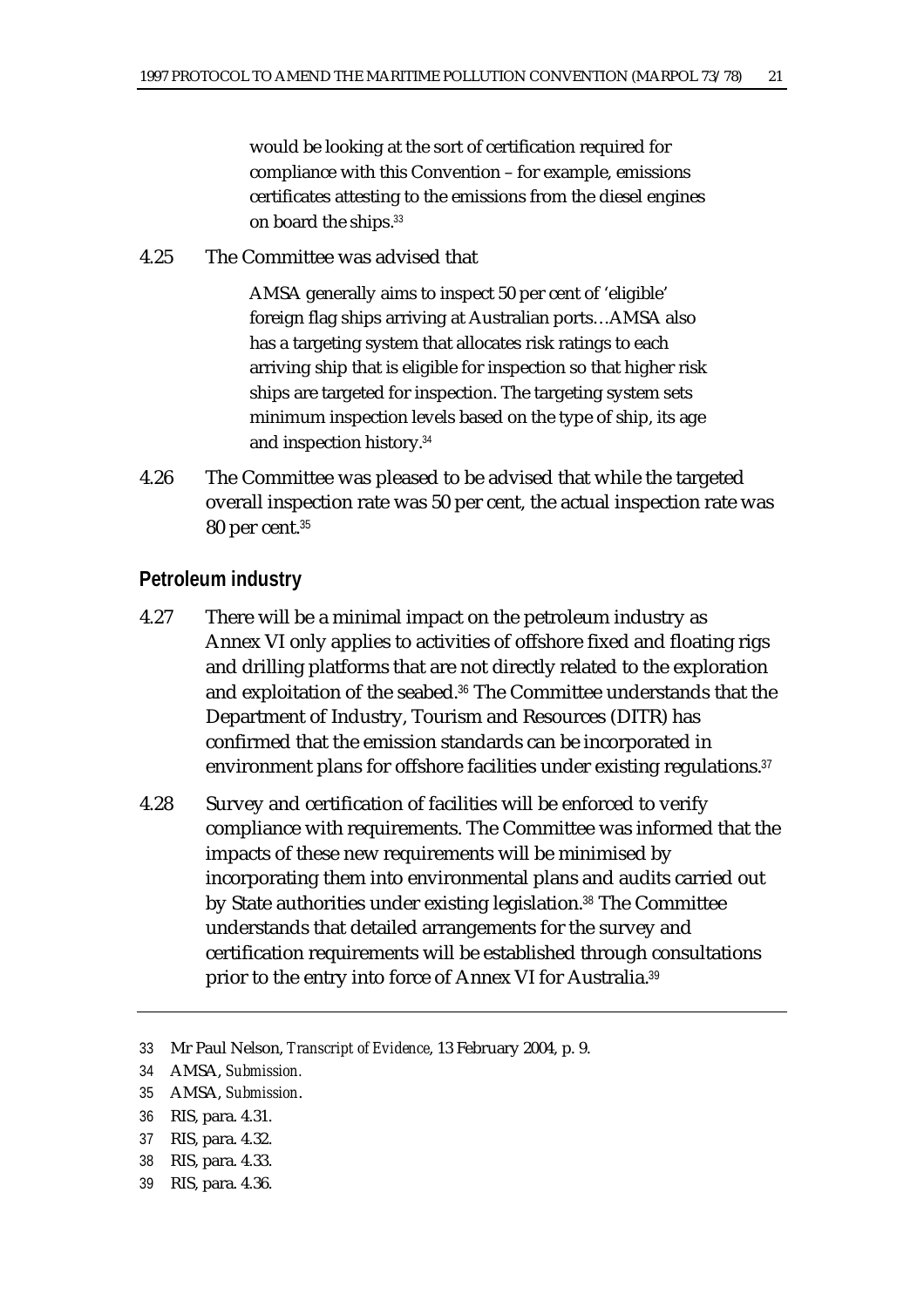#### **Volatile Organic Compounds**

4.29 Emissions of VOCs from oil tankers is the only optional provision where each party will decide whether or not to regulate emissions. The Committee understands that consultations with Australian stakeholders have indicated that there is currently no requirement for domestic regulation of VOC emissions.<sup>40</sup>

## **Costs**

4.30 The Committee understands that implementation of Annex VI will not impose any additional costs on the Australian Government, State and Territory governments or port authorities.<sup>41</sup> There will be some cost implications for Australian registered vessels and regulations may be applied regardless of Australia's participation. Survey and certification requirements in Annex VI will not result in additional costs for governments as these functions are delegated to classification societies.<sup>42</sup> The costs for industry to comply with Annex VI are expected to be minimal as a number of the Protocol's requirements have already been initiated.

#### **Impact on fuel oil**

4.31 The fuel oil required to meet more stringent controls on sulphur (SOx) emissions is expected to cost around 20 – 30 per cent more than regular fuel oil.<sup>43</sup> The Committee understands that there will be some administrative impact on AMSA and fuel oil suppliers in Australian ports. AMSA will be required to maintain an up-to-date register of fuel oil suppliers in Australian ports. According to the NIA, there are currently approximately 62 suppliers in 27 ports.<sup>44</sup> Suppliers will be required to provide documentation and a sample certified by the supplier that the fuel oil meets the requirements relating to sulphur content and quality.<sup>45</sup> The NIA notes that these 'minor administrative requirements are unlikely to be burdensome for any fuel suppliers'<sup>46</sup>

- 42 RIS, para. 4.30.
- 43 RIS, para. 4.11.
- 44 NIA, para. 23.
- 45 NIA, para. 23.
- 46 NIA, para. 23.

<sup>40</sup> RIS, para. 4.38.

<sup>41</sup> NIA, para. 24.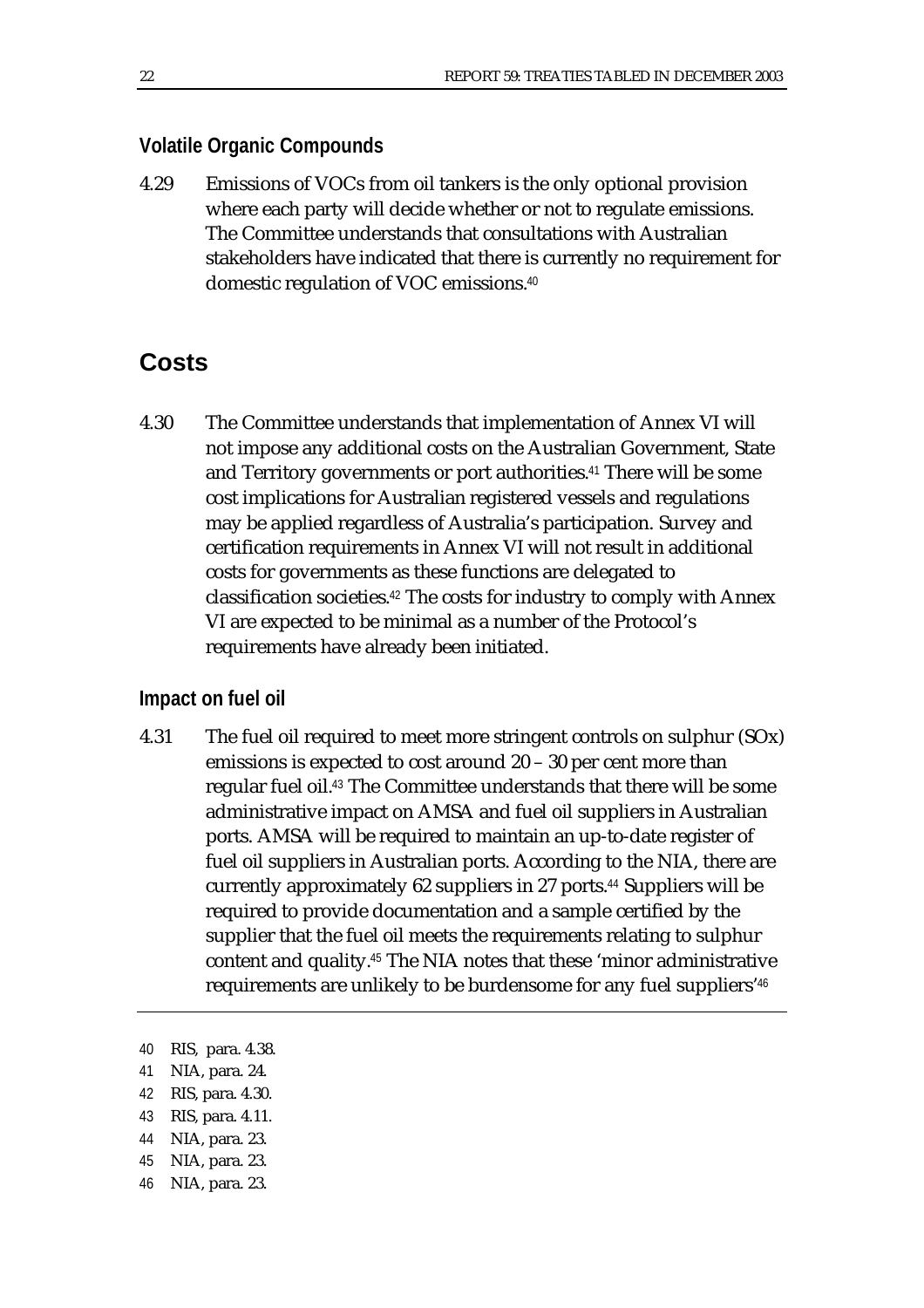and that as the measures apply to all fuel oil suppliers, small fuel supply firms will not be disadvantaged.<sup>47</sup>

# **Consultations**

- 4.32 The Committee understands that the shipping industry will be the main body affected by the proposed legislation and that there has been extensive consultation at all stages in the development of the regulations contained in Annex VI.<sup>48</sup> An example of this communication is AMSA Marine Notices advising ship owners on the current position regarding Annex VI, the technical requirements and retrospective application.<sup>49</sup>
- 4.33 The Committee understands that Environment Australia was also consulted in relation to the Annex to ensure the provisions for ODS were consistent with existing Australian regulations, and that extensive consultations with DITR resulted in agreement on how to implement provisions for offshore fixed and floating drilling rigs and other platforms.<sup>50</sup>
- 4.34 The Committee notes that 'industry firmly supports early international entry into force of the 1997 Protocol'.<sup>51</sup> The Committee understands that no objections or concerns were raised by the Australian Transport Council (ATC), comprising Government and State and Territory Transport Ministers, when consultations took place in November 2002. The ATC

agreed that the implementing legislation should be expressed to apply to all Australian jurisdictions, with a savings clause to preserve the operation of any existing or future complementary State/Territory legislation.<sup>52</sup>

4.35 The Committee notes that this approach has been applied in respect of the other Annexes of MARPOL 73/78 that Australia has implemented.

- 51 Consultations Annex, tabled with treaty text.
- 52 Consultations Annex, tabled with treaty text.

<sup>47</sup> RIS, para. 4.12.

<sup>48</sup> NIA, para. 25.

<sup>49</sup> AMSA Marine Notice, 11/1999, www.amsa.gov.au/amsa/mn/Mn1999/Mn1199.htm, (viewed 16 February 2004).

<sup>50</sup> RIS, para. 5.5.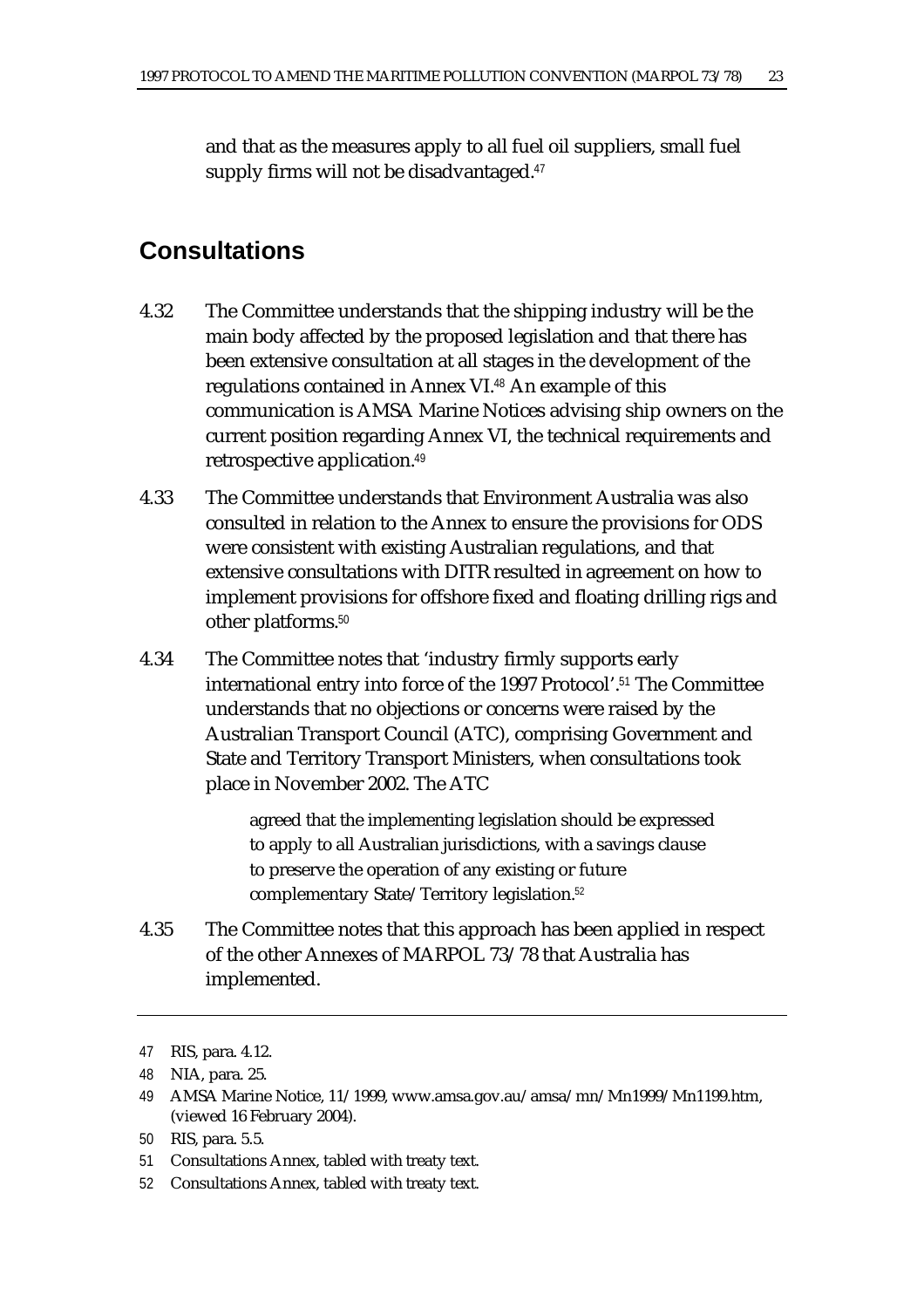# **Implementation and entry into force**

- 4.36 The Protocol will be implemented by amendments, where required, to the *Protection of the Sea (Prevention from Pollution from Ships) Act 1983* and the *Navigation Act 1912*.
- 4.37 Given that the Protocol was signed in 1997, the Committee inquired about reasons it is only entering into force this year and was advised that this sort of time frame is not unusual. According to Mr Paul Nelson, from AMSA

these sorts of international treaties unfortunately sometimes take that sort of time to come into force. The process in a lot of governments of turning a convention into legislation can be time consuming.<sup>53</sup>

4.38 The Committee understands that the date of accession by Australia is dependent on domestic legislation being enacted, and that the Bill to implement obligations relating to Annex VI is expected to be introduced into Parliament in 2004.<sup>54</sup> The Committee notes that any future amendments to the 1997 Protocol will be subject to the Australian treaty process.<sup>55</sup>

# **Conclusion**

4.39 The Committee appreciates that acceding to the Protocol will give Australia consistent national standards that could be applied effectively to foreign ships operating in Australian waters. The Committee also notes that Australia's accession to the 1997 Protocol is consistent with obligations to protect the marine environment as a signatory to the UN Convention of the Law of the Sea.

<sup>53</sup> Mr Paul Nelson, *Transcript of Evidence*, 13 February 2004, p. 8.

<sup>54</sup> NIA, para. 3.

<sup>55</sup> NIA, para 33.